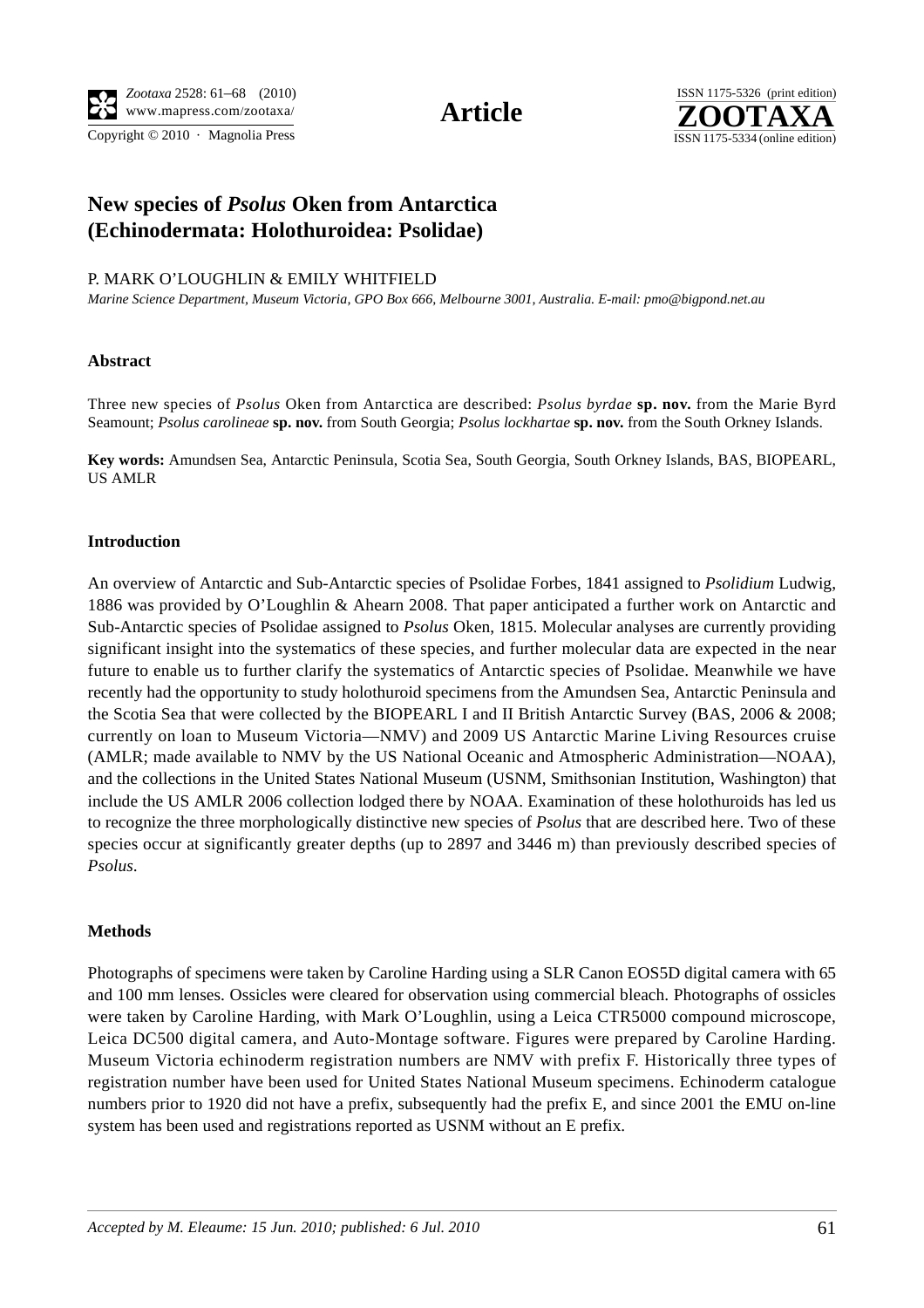## **Dendrochirotida Grube, 1840 (restricted Pawson & Fell, 1965)**

#### **Psolidae Forbes, 1841**

**Remarks.** For synonymy and systematic records, diagnosis, key to genera and discussion see O'Loughlin & Maric 2008.

#### *Psolus* **Oken, 1815**

**Diagnosis.** Species of Psolidae with large imbricating or contiguous dorsal and lateral scales; ventro-lateral scales at margin clearly demarcated from thin sole that lacks conspicuous scales; tube feet absent dorsally and laterally, except sometimes present orally and anally.

**Remarks.** In their key to genera of Psolidae, O'Loughlin & Maric 2008 stated that the conspicuous dorsal and lateral scales of species of *Psolus* lacked calcareous towers. A close dorsal and lateral cover of apically spinous towers on the scales is the diagnostically distinctive character of one of the new species described below. The diagnosis in O'Loughlin & Maric 2008 has been appropriately emended here.

## *Psolus byrdae* **sp. nov.**

Figures 1a–f.

**Material examined.** Holotype. Antarctica, Amundsen Sea, Marie Byrd Seamount, 69.2ºS 117.5ºW, 2214 m, BAS BIOPEARL stn BI07–AGT–2000, K. Linse et al., 15 Mar 2008, NMV F168626.

Paratypes. Ross Sea, Scott I. Bank, 516–595 m, USNM 1132854 (11).

**Other material.** Scotia Sea, South Georgia, 56º18–23'S 37º04–37'W, 3413–3446 m, USNM 1132855 (2). **Diagnosis.** *Psolus* species up to 28 mm long, 5 mm high, 12 mm wide (holotype); elongate oval form, low vertical profile, lacking oral and anal cones; scales imbricating, macroscopically smooth, microscopically finely beaded, irregular shapes, large and small, rounded and angular, mosaic arrangement, up to 5 mm wide, small near ventral margin; lacking 5 discrete oral valves, oral scales numerous, digitiform or narrow pointed or triangular pointed; tentacles 10, 8 large, 2 small ventrally; calcareous ring with digitiform radial and interradial anterior projections, radial projections larger, concave radial and interradial posterior indentations; thin non-calcareous sole, single to zig-zag series of larger inner peripheral tube feet, widely separated from outer peripheral series of smaller tube feet, lacking mid-ventral tube feet, wide calcareous margin comprising large dorsal and small ventral plates between larger and smaller tube feet series; gonad tubules unbranched.

Dorsal and lateral multilayered ossicles only. Central sole with rare irregular smooth cross-like ossicles and plates, cross branches sometimes joined distally to create small plates with up to 6 perforations, cross-like ossicles commonly 120 *µ*m long, perforated plates up to 208 *µ*m long. Margin of sole with numerous crosslike ossicles and perforated plates, up to 144 *µ*m long; elongate, narrow, perforated tube foot support plates, bluntly denticulate on concave margin, up to 400 *µ*m long; thick, irregular, rods and perforated plates, sometimes thick knobs on margin and surface, up to  $320 \mu m$  long. Largest tentacle ossicles irregularly oval and rounded triangular perforated plates, up to  $424 \mu m$  long, surface smooth, bluntly denticulate margin, commonly 2 large and 2 smaller perforations in cross formation in centre of plate.

**Colour (preserved).** Off-white with pale and dark brown flecking; sole is yellow, transparent, with narrow dark brown border inside the peripheral series of larger tube feet.

**Distribution.** Antarctic Ocean, Amundsen, Ross and Scotia Seas, 516–3446 m.

**Etymology.** Named after the Marie Byrd Seamount from which the holotype for this deep Antarctic psolid species was taken. Marie Byrd Land, near the Amundsen Sea, was claimed for the United States by Richard E. Byrd in 1929 and named in honour of his wife Marie.

**Remarks.** *Psolus byrdae* **sp. nov.** has been found at great depths in the Antarctic Ocean, and has not been found on the continental shelf of Antarctica. It is distinguished morphologically from all other Antarctic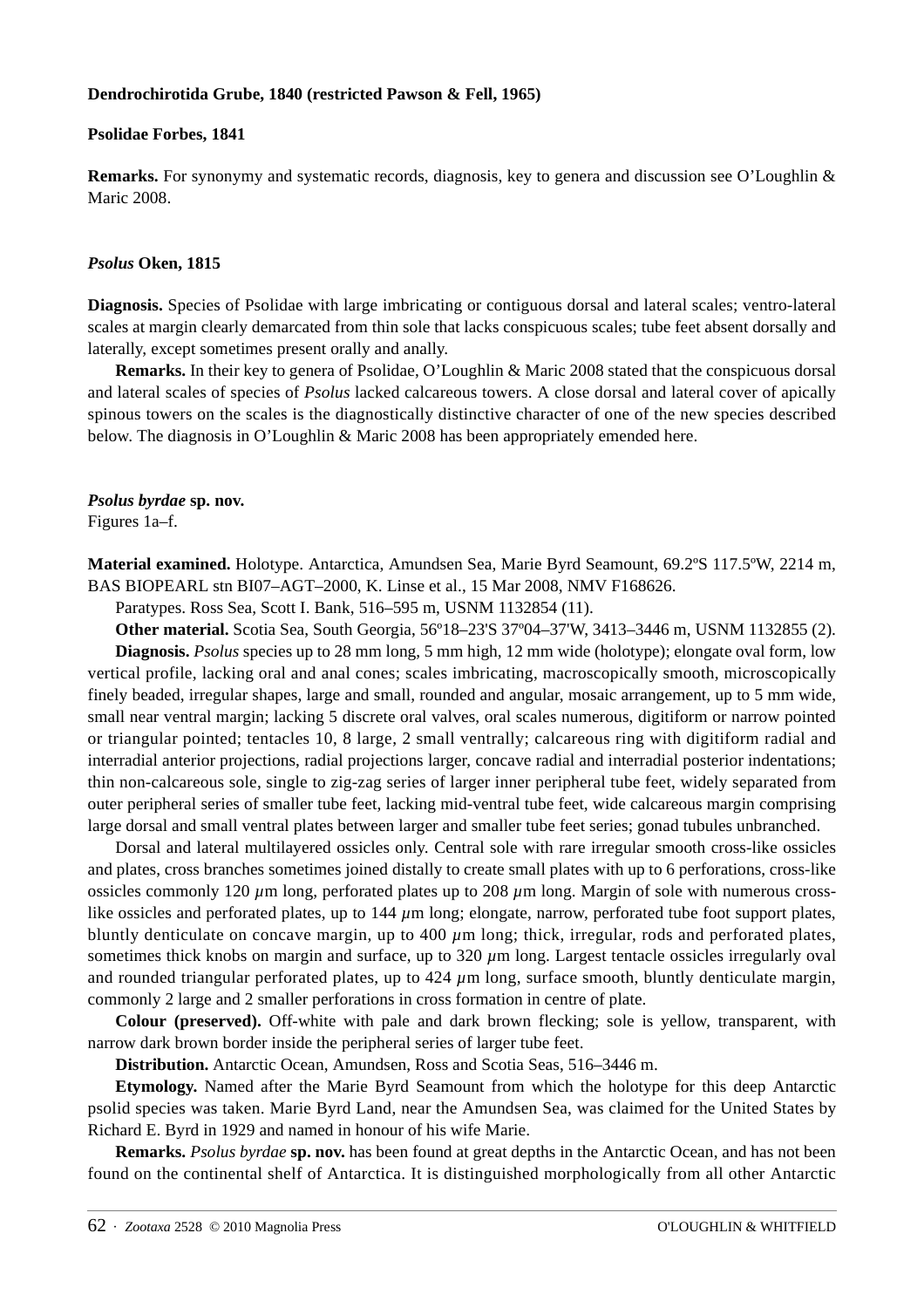*Psolus* species by a combination of: consistently low vertical profile; absence of discrete oral valves; wide calcareous ventral margin around the sole; irregular thick knobbed rods, plates, and numerous smaller crosslike ossicles and plates around the margin of the sole; rare smooth cross-like ossicles and plates in the central sole; lacking ossicles other than scales dorsally and laterally.



**FIGURE 1.** *Psolus byrdae* **sp. nov.** holotype (NMV F168626): a, dorsal view; b, lateral view; c, ventral view (oral end); d, dorsal scale (from USNM 1132854); e, thick knobbed plate and cross-like ossicles with arms sometimes joined to create perforations, from margin of sole (from holotype); f, tentacle ossicles (from holotype).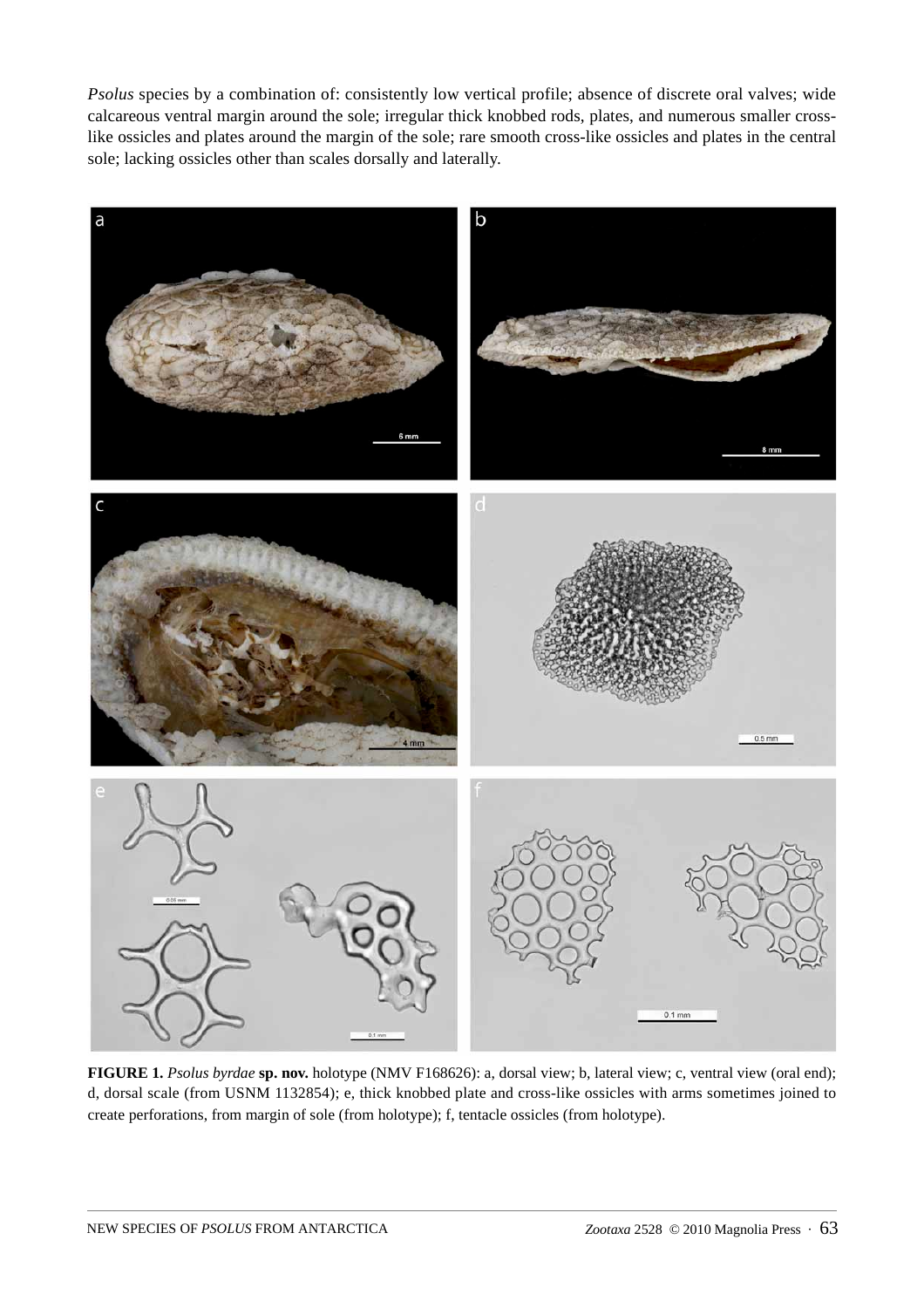# *Psolus carolineae* **sp. nov.**

Figures 2a–f, 3a–d.

**Material examined.** Holotype. Antarctica, Scotia Sea, South Georgia, 55.06ºS 35.24ºW, 116 m, ICEFISH 2004 stn 47–BT–25, S. Lockhart, 12 Jun 2004, NMV F168623.

Paratypes. From type series (type locality on same date), NMV F104996 (5); Shag Rocks, 53.63ºS 40.91ºW, 206 m, BAS 2006 stn SR–EBS–4, NMV F168627 (1).



**FIGURE 2.** *Psolus carolineae* **sp. nov.** holotype (a, c, e, NMV F168623): a, dorsal view; c, lateral view; e, ventral view; paratype, juvenile specimen (b, d, f, NMV F168627): b, dorsal view; d, lateral view; f, ventral view.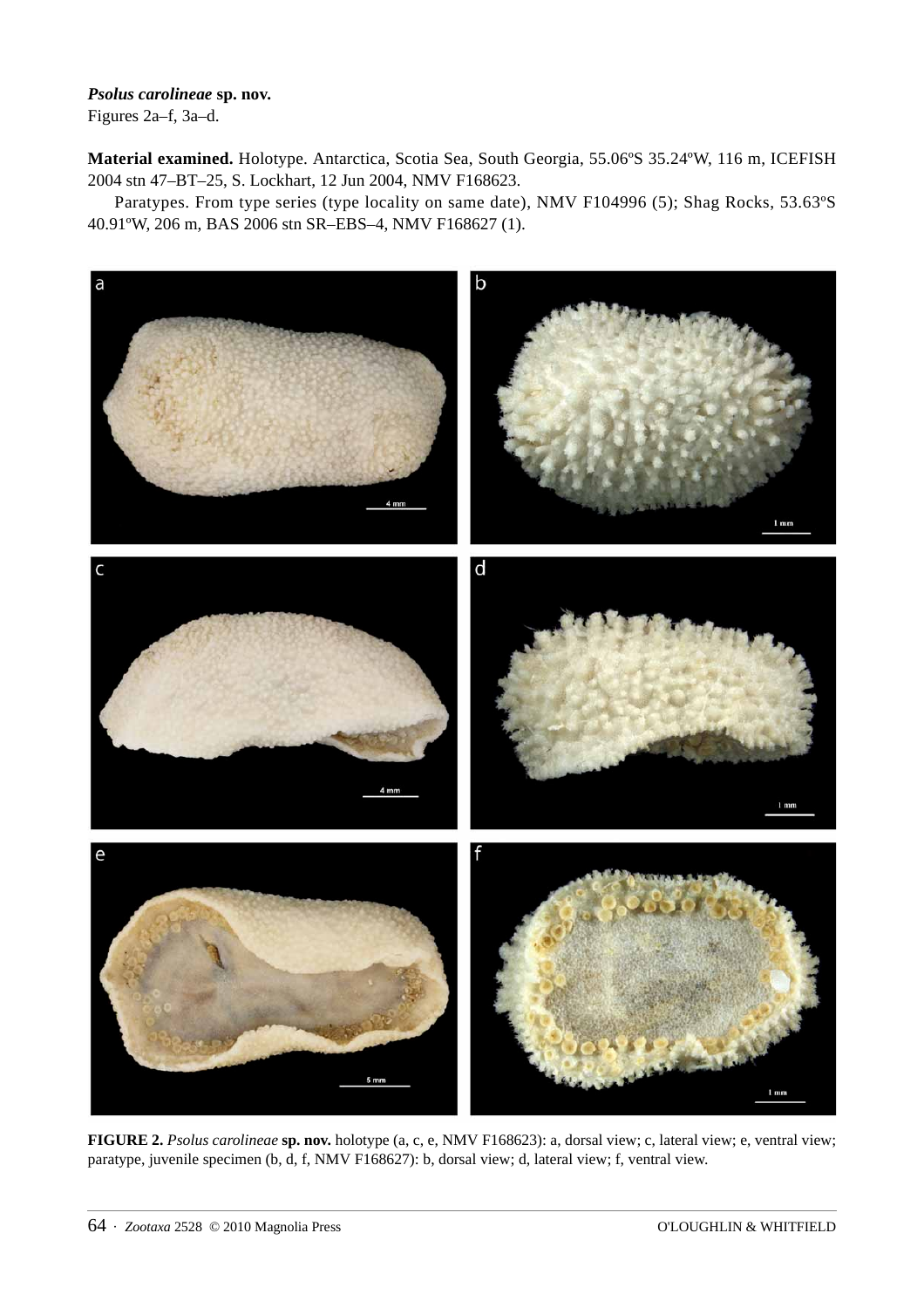

**FIGURE 3.** *Psolus carolineae* **sp. nov.** paratype (NMV F104996): a, dorsal scales (multilayered ossicles with single marginal pillar); b, tentacle ossicle; c, ossicles from sole; d, ossicles from tube foot.

**Other material.** Antarctic Peninsula, N of Bransfield Strait, 227–231 m, US AMLR 2006 stn 33–18, USNM 1132590 (2); N of D'Urville I., 238 m, US AMLR 2006 stn 39–52, USNM 1132592 (1); N of D'Urville I., 238 m, US AMLR 2006 stn 39–52, USNM 1132593 (8).

**Diagnosis.** *Psolus* species up to 22 mm long, 9 mm high, 11 mm wide; high to low convex body, slightly tapered posteriorly, lacking oral and anal cones; scales obscured by close cover of large and small apically spinous pillars on the scales, up to 0.5 mm high; lacking 5 discrete oral valves, oral scales numerous, apically pointed, marginally spinous; tentacles 10, 8 large, 2 small ventrally; calcareous ring with distally rounded radial and interradial anterior projections, radial projections larger, concave radial and interradial posterior indentations; thin calcareous sole, single outer peripheral series of small tube feet, zig-zag to double series of larger inner peripheral tube feet, lacking mid-ventral tube feet; bi-lobed dorsal madreporite; single ventral polian vesicle; gonad tubules unbranched.

Dorsal and lateral multilayered ossicles only. Sole with irregular round to oval perforated plates and shallow bowls, commonly 136  $\mu$ m long, frequently with upturned margin, surface and marginal knobs. Largest tentacle ossicles irregularly oval or triangular or elongate thick perforated plates, surface smooth, bluntly denticulate margin, up to 560 *µ*m long. Largest tube feet support ossicles up to 320 *µ*m long, elongate curved narrow perforated plates, bluntly denticulate margin, rare sparse surface knobs.

**Colour (preserved).** White to off-white, slightly translucent sole.

**Distribution**. Antarctic Ocean, South Georgia, Shag Rocks, Antarctic Peninsula, 116–238 m.

**Etymology.** Named for Caroline Harding (Museum Victoria Entomology Department), with appreciation of her generous collaborative assistance in doing both the montage photography of specimens and ossicles in this study, and the preparation of the figures.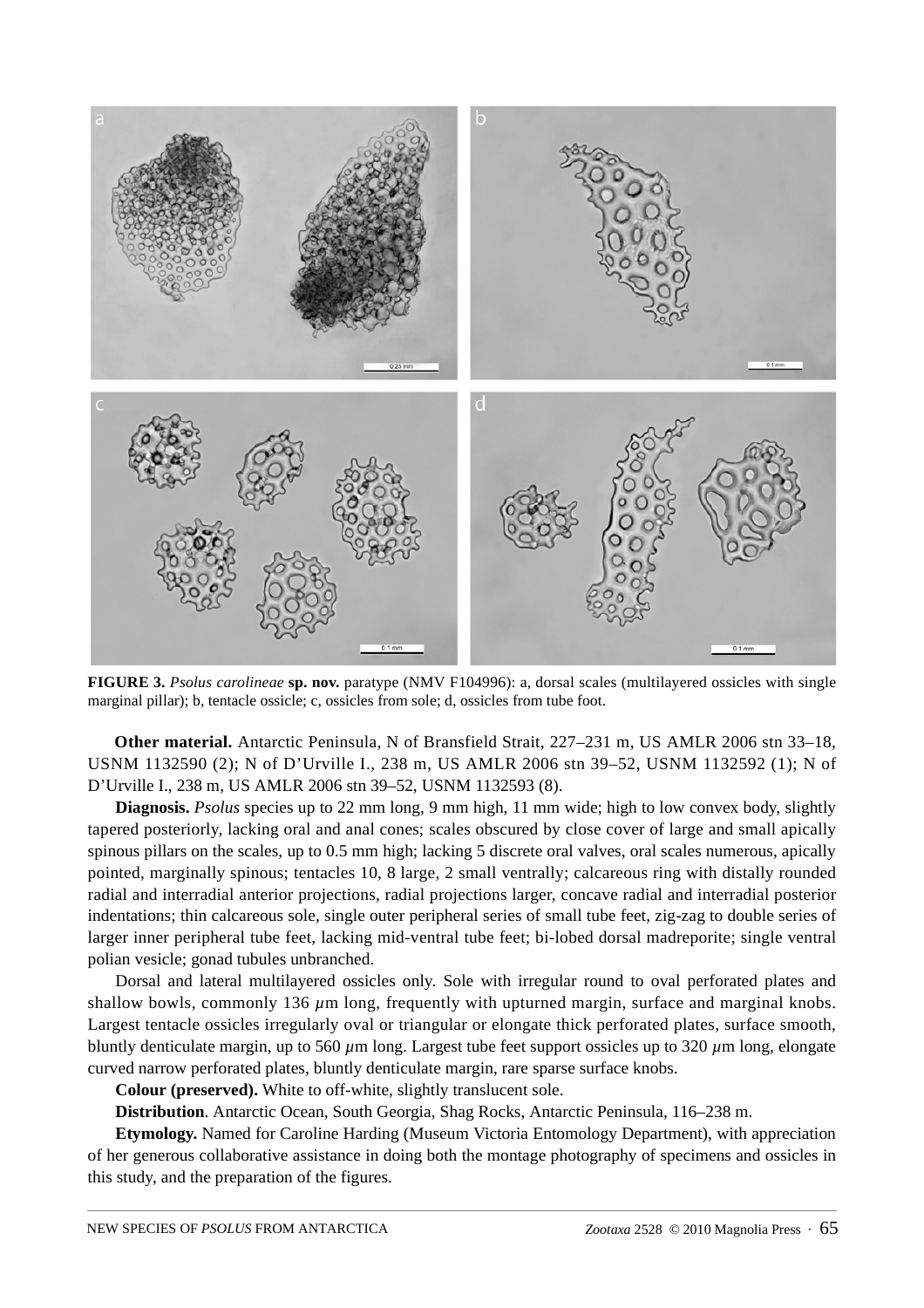**Remarks.** *Psolus carolineae* **sp. nov.** is distinguished from all other Antarctic *Psolus* species by the distinctive apically spinous pillars that arise from and closely cover the dorsal and lateral scales.

*Psolus lockhartae* **sp. nov.** Figures 4a–f, 5.



**FIGURE 4.** *Psolus lockhartae* **sp. nov.** holotype (a–c, NMV F168861): a, dorsal view; b, lateral view; c, ventral view; paratype (d–f, NMV F168860): d, tentacle ossicles; e, ossicles from sole; f, ossicles from tube foot.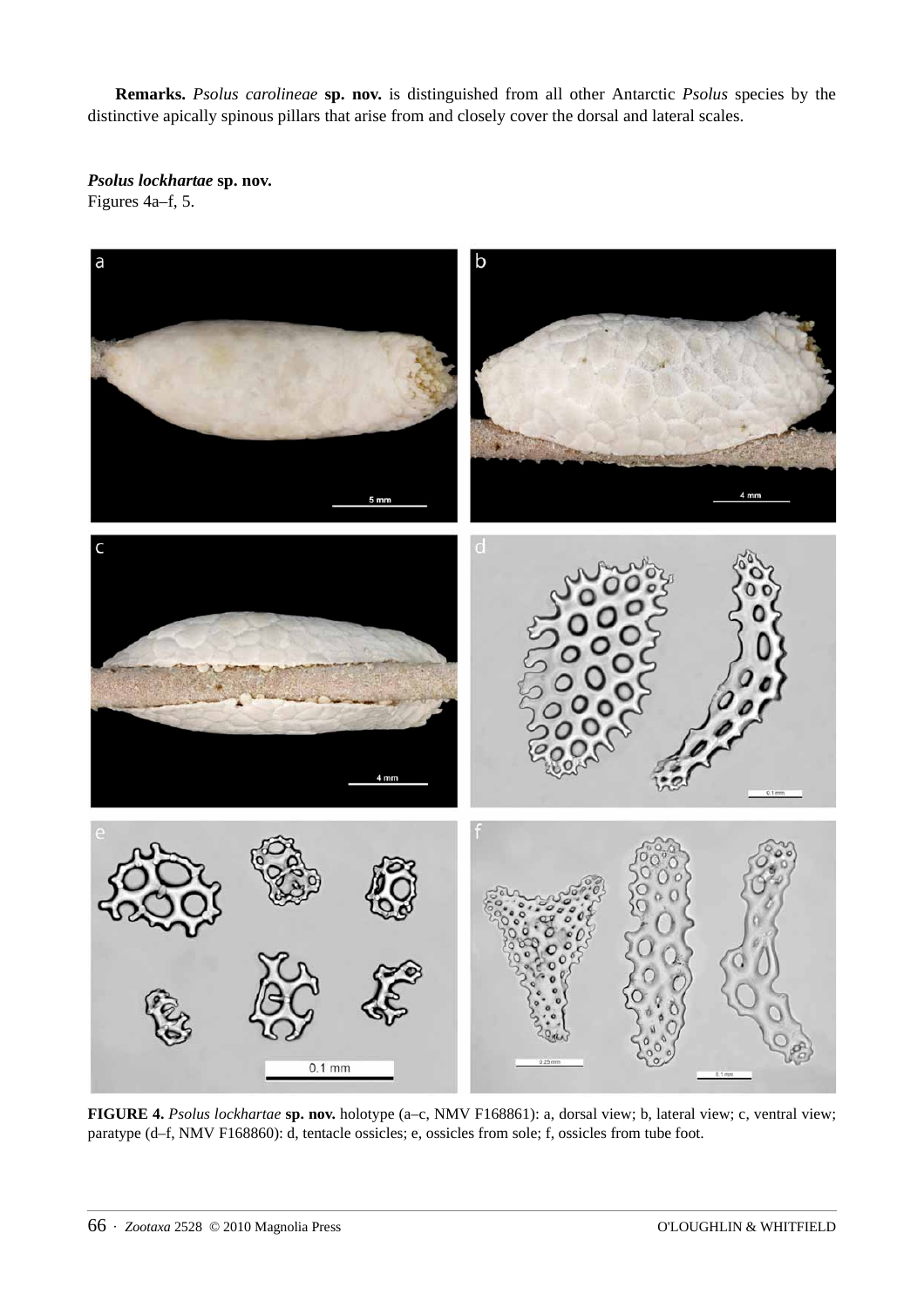

**FIGURE 5**. *Ctenocidaris speciosa* Mortensen, 1910 spine with specimens of *Psolus lockhartae* **sp. nov.** above (NMV F168857) and *Echinopsolus acanthocola* Gutt, 1990 below (NMV F168858).

**Material examined.** Holotype. Antarctica, Scotia Sea, South Orkney Is, 60º36.21'S 44º19.67'W, 211 m, US AMLR 2009 stn 19–13, S. Lockhart, 13 Feb 2009, NMV F168861.

Paratypes. South Orkney Is, 60º26.52'S 45º17.91'W, 497 m, US AMLR 2009 stn 12–7, 11 Feb 2009, NMV F168857 (1); NMV F168859 (5); NMV F168860 (3).

**Other material.** South Orkney Is, 298–302 m, USNM E43073 (3); 593–598 m, USNM E43074 (2); 2355–2897 m, USNM E43076 (63); 567–671 m, USNM E43080 (3); 759–857 m, USNM E43081 (7); South Shetland Is, 300 m, USNM E43075 (3); 220–240 m, USNM E43078 (1); South Georgia, 1968–2188 m, USNM E43079 (3); Burdwood Bank, 339–357 m, USNM E43077 (4).

**Diagnosis.** *Psolus* species up to 20 mm long, 10 mm high, 8 mm wide; form sub-cylindrical, smooth, rounded oral and anal ends, lacking oral and anal cone; scales up to 3 mm wide, imbricating, macroscopically smooth, microscopically finely beaded, mosaic arrangement of large and small, rounded and angular scales; lacking 5 discrete oral valves, oral scales numerous, digitiform or narrow pointed or triangular pointed; tentacles 10, 8 large, 2 small ventrally; calcareous ring with digitiform radial and interradial anterior projections, radial projections slightly swollen distally, concave radial and interradial posterior indentations; thin calcareous sole, single to zig-zag to double series of large inner peripheral tube feet, lacking outer peripheral series of smaller tube feet, rare mid-ventral tube feet present; single ventral polian vesicle; gonad tubules unbranched.

Dorsal and lateral multilayered ossicles only. Sole with crosses, thick, finely knobbed or bluntly-spinous, shallow concave or cupped, small and large, commonly 88–112 *µ*m long, rarely 168 *µ*m long, upturned branched arms of crosses may join to form cups with up to 8 perforations, marginal projections sometimes joined to create anastomosing branches over cups or transverse bridges across cups. Largest tentacle ossicles irregularly oval or triangular or narrow perforated plates, up to 480 *µ*m long, surface smooth, bluntly denticulate margin. Largest tube feet support ossicles up to 560 *µ*m long, thick smooth perforated plates, irregularly oval or triangular or narrow, bluntly denticulate margin.

**Colour (preserved).** White.